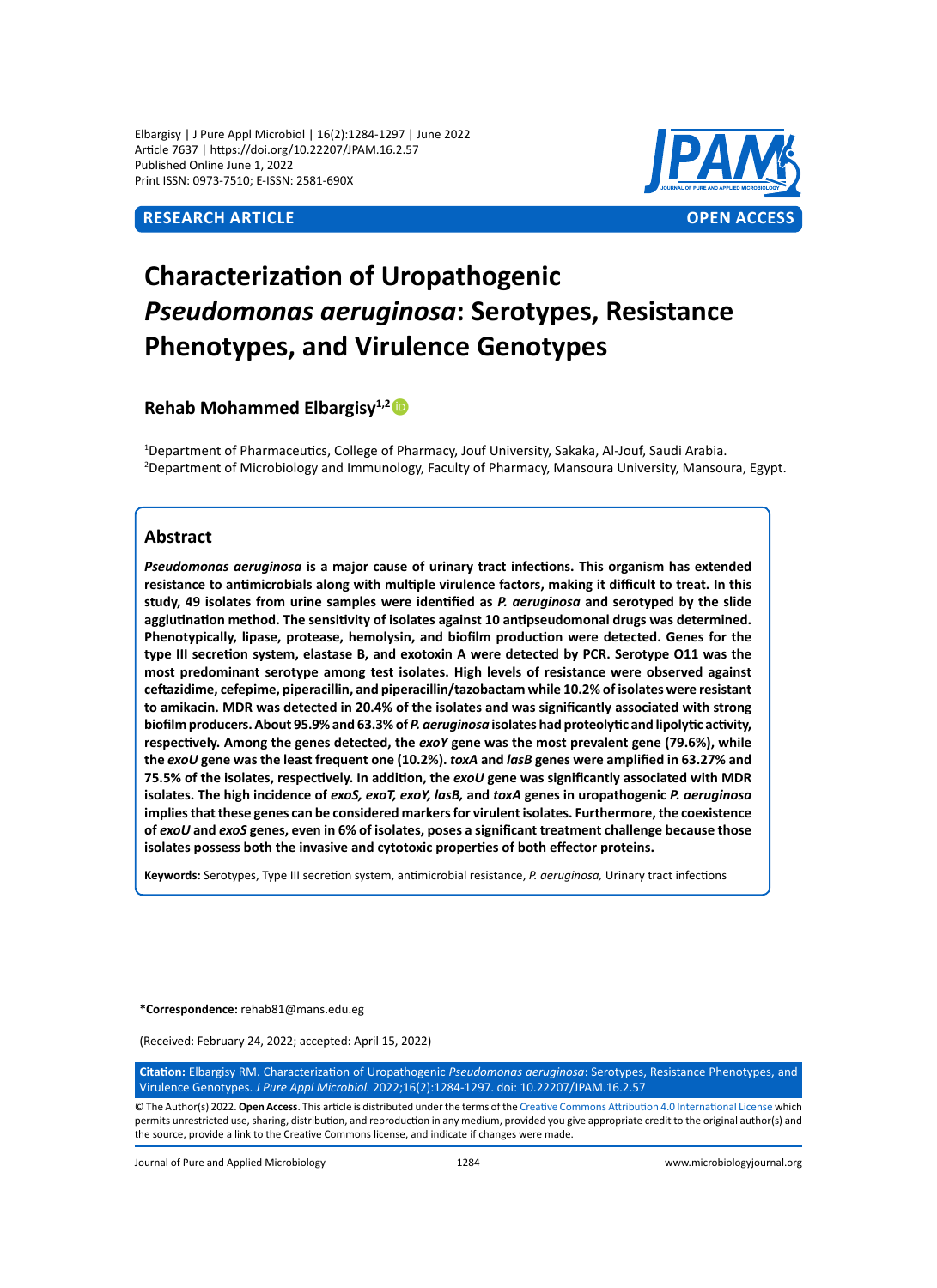## **Introduction**

Urinary tract infections (UTIs) represent a great health problem that affects people of all ages.<sup>1</sup> These infections may be hospitalacquired. Catheterization of the urinary tract is an important predisposing factor to this type of infection by introducing opportunistic pathogens into the urinary tract.<sup>2</sup> *P. aeruginosa* is commonly isolated from complicated UTIs. This bacterium is widespread in healthcare facilities and can get accessed through tap water, food, disinfectant, medical supplies, and healthcare staff resulting in severe nosocomial infections, especially among immunocompromised patients.<sup>1,3</sup>

Treatment of infections caused by *P. aeruginosa* is a great challenge facing physicians all over the world. The bacterium has both intrinsic and acquired resistance to many varieties of antimicrobials, which limits the therapeutic options available. Besides, multiple virulence factors, either cell-associated (e.g., lipopolysaccharides, flagellum, and adhesins) or cell-free (e.g., protease, elastase, lipase, hemolysins, exotoxin A) have been linked to *P. aeruginosa* pathogenicity, allowing it to persist in a wide range of settings. Some of these virulence factors are needed for colonization, while others help the invasion process.<sup>4,5</sup>

The most potent virulence toxin is exotoxin A (encoded by the *toxA* gene). The majority of clinical isolates of *P. aeruginosa* produce this toxin. It has destructive effects on host cells including suppression of protein synthesis, apoptosis of host cells, and impairment of the host cellular immune response.<sup>6,7</sup>

The second important virulence factor is the type III secretion system (TTSS) which plays a significant role in serious infections caused by *P. aeruginosa*. This system transports the effector proteins, ExoS, ExoT, ExoU, and ExoY, to the cytosol of host cells to start their harmful effects. Both ExoS and ExoT can disrupt actin cytoskeleton and cause host cell death in addition to inhibition of phagocytosis.<sup>8</sup> ExoU is an exoenzyme with phospholipase activity. It has rapid and potent cytotoxic activity that damages the host cells including macrophages. Besides, exoU increases the expression of inflammation genes. ExoUmediated cell death is characterized by a fast loss of plasma membrane integrity, which is associated

with necrosis.<sup>9,10</sup> ExoY possesses adenylate cyclase activity, which disrupts the actin cytoskeleton and promotes the synthesis of the second messengers cGMP and cUMP in host cells.<sup>11</sup> Another virulence factor secreted by *P. aeruginosa* isolates is LasB elastase, which is encoded by the *lasB* gene. This enzyme targets host proteins such as collagen and elastin causing degradation of host tissues which then facilitates the invasion process.<sup>12</sup>

The capacity of *P. aeruginosa* to induce an infection has been linked to its potential to form biofilms. Biofilms can escape the host defense mechanisms as well as resist antimicrobial therapy.<sup>13</sup> *P. aeruginosa* has a high tendency for sticking to surfaces forming biofilms. Thus, long-term bladder catheterization predisposes to adhesion and biofilm formation by *P. aeruginosa* leading to recurrent UTIs.<sup>14</sup>

Based on the O-antigen portion of their lipopolysaccharide molecule, *P. aeruginosa* isolates were divided into 20 serotypes by the international antigenic system (IATS). Several investigations have found a link between various virulence factors of *P. aeruginosa* isolates and their serotypes.<sup>15-17</sup>

Characterization of uropathogenic *P. aeruginosa* will help in the selection of the proper therapeutic strategy and improve the treatment outcome. Therefore, the present study aimed to investigate the antimicrobial resistance, serotypes, biofilm formation, and TTSS genotypes of *P. aeruginosa* isolated from urinary tract infections in Egypt. The correlations between the studied virulence factors, antimicrobial resistance, and recorded serotypes were also investigated.

#### **Methods**

#### **Isolation and identification of** *P. aeruginosa*

The research ethics committee of Faculty of Pharmacy, Mansoura University authorized the experiments carried out in this work (Code number: 2021-236). Forty-nine isolates of *P. aeruginosa* were isolated from urine samples from urinary tract infected patients admitted to the Urology and Nephrology center, Mansoura University, Mansoura, Egypt. The identification of *P. aeruginosa* isolates was based on their gram reaction, growth on cetrimide agar, oxidase production, and pyocyanin pigment production.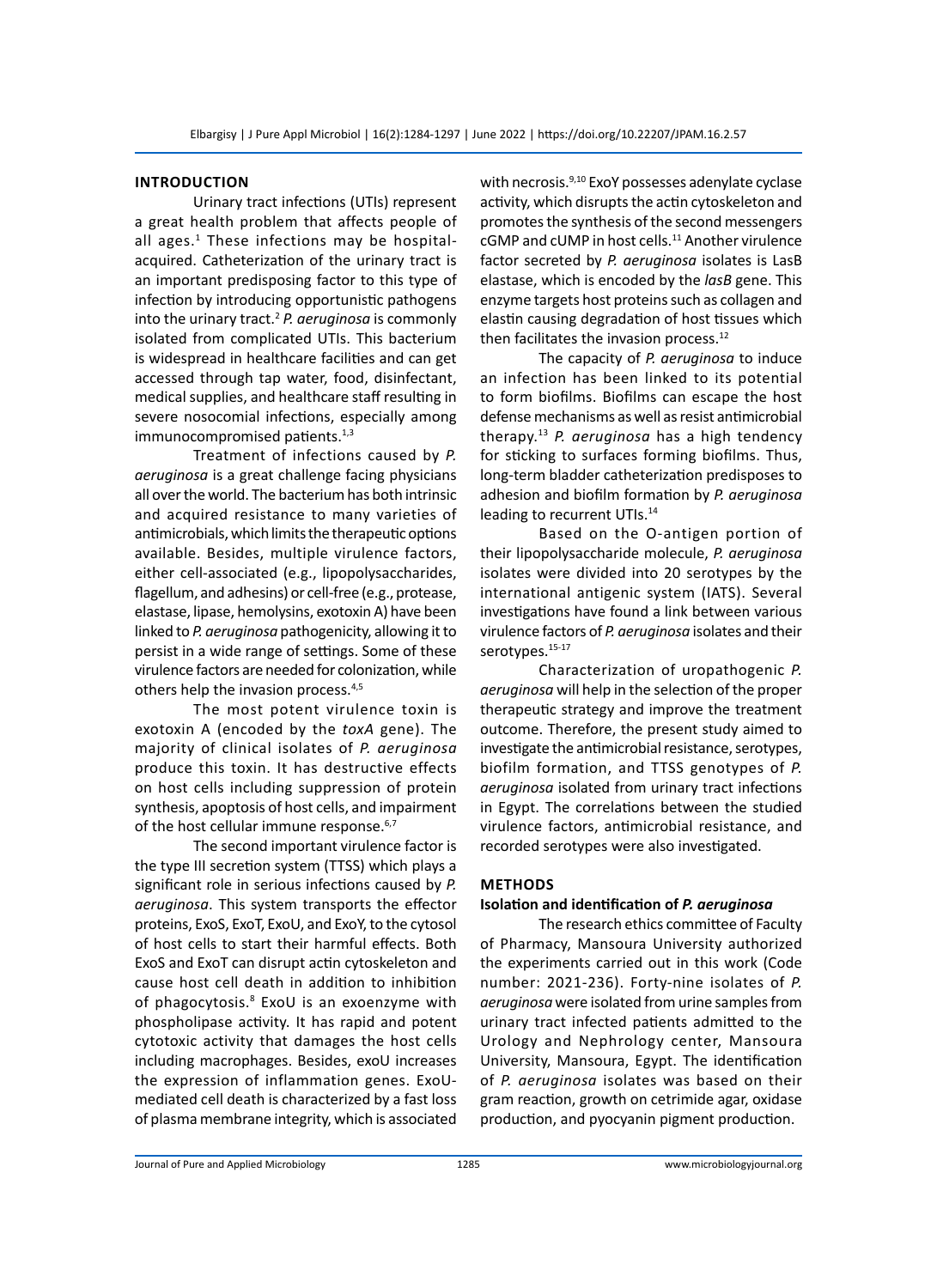#### **Serotyping of** *P. aeruginosa* **isolates**

Isolates of *P. aeruginosa* were serotyped by the slide agglutination method using 4 polyvalent and 16 monovalent antisera (Bio-Rad®, France), and the test was done following the manufacturer's instructions. The serotype groups were determined as described in the International Antigen Typing Scheme (IATS).<sup>18</sup> The isolates that did not agglutinate with any antisera were described as non-typeable.

## **Antimicrobial susceptibility testing**

The antimicrobial activity of ten antipseudomonal drugs was determined using the Kirby- Bauer disc diffusion method according to Clinical Laboratory Standard Institute guidelines.<sup>19</sup> The used antimicrobial discs were ceftazidime (CAZ, 30 μg), cefepime (FEP, 30 µg), piperacillin (PRL, 100μg), imipenem (IPM, 10μg), meropenem (MEM, 10 μg), levofloxacin (LEV, 5μg), ciprofloxacin (CIP, 5μg), amikacin (AK, 30μg), gentamicin (CN, 10μg), and piperacillin/tazobactam (TPZ, 100 µg /10 µg) (Bioanalyse, Turkey). Resistance to 3 or more classes of antimicrobials was considered multidrug resistance (MDR).

# **Phenotypic detection of some virulence factors of** *P. aeruginosa* **isolates**

# **• Qualitative detection of Lipase and protease enzymes**

Lipase enzyme production was detected on nutrient agar plates supplemented with Tween 80. Following incubation, lipase-producing colonies showed a zone of precipitation surrounding them.20 Skimmed milk/ brain heart infusion agar was used to detect the proteolytic activity of the tested isolates. After 24-48 h of incubation, protease producers showed a zone of clearance surrounding growth.<sup>21</sup>

## **• Quantitative detection of Hemolysin**

Test isolates with optical density 0.257± 0.002 at  $\lambda_{\rm 600}$  nm were inoculated in nutrient broth and incubated for 48 h at 28°C with shaking at 120 rpm. The hemolytic activity was assessed using human erythrocytes suspension in hemolysin assay buffer (2%  $v/v$ ). For each isolate, the supernatant was collected by centrifugation, mixed with an equal volume of erythrocyte suspension, and incubated at 37°C for 2 h. The mixture was then centrifuged, and the optical density of the supernatant at  $\lambda_{540}$  nm was determined. Control experiments for spontaneous lysis (negative control) and complete lysis (positive control, 0.2% sodium dodecyl sulfate) were carried out. The percentage (%) of lysed erythrocytes was calculated.<sup>22</sup>

# % of lysed erythrocytes =  $[(X-B)/(T-B)] \times$

100

B is the absorbance of the negative control, T is the absorbance of the positive control, and X is the absorbance of the test sample.

# **• Quantitative detection of biofilm**

Colonies of overnight cultures were suspended in tryptic soy broth to yield 1 McFarland turbidity. 100 μl of each bacterial suspension was inoculated in triplicate into the wells of a microtiter plate and incubated for 24 h at 37°C. The content of wells was aspirated. The wells

| Target<br>gene | Primer sequence $(5' - 3')$       | Amplicon<br>size (bp) | Annealing<br>Temp. | Ref.   |
|----------------|-----------------------------------|-----------------------|--------------------|--------|
| lasB           | <b>TCATCACCGTCGACATGAAC</b><br>F. | 490                   |                    | $[22]$ |
|                | <b>TGCCCTTCTTGATGTCGTAG</b><br>R  |                       |                    |        |
| exoT           | CAATCATCTCAGCAGAACCC<br>F.        | 1159                  |                    | $[25]$ |
|                | <b>TGTCGTAGAGGATCTCCTG</b><br>R   |                       |                    |        |
| exoY           | <b>TGCCATAGAATCCGTCCTC</b><br>F.  | 145                   | 60 °C              | $[26]$ |
|                | GATGACCGCCGATTATGAC<br>R          |                       |                    |        |
| exoS           | F AGGCATTGCCCATGACCTTG            | 372                   |                    |        |
|                | ATACTCTGCTGACCTCGCTC<br>R         |                       |                    |        |
| exoU           | CTAGAAGAGAAAGGCATGCTCG<br>F.      | 274                   |                    | $[22]$ |
|                | CTATGCGTGGGAGTACATTGAG<br>R       |                       |                    |        |
| toxA           | GACAACGCCCTCAGCATCAACAGC<br>F.    | 390                   | 65 °C              |        |
|                | CGCTGGCCCATTCGCTCCAGC<br>R        |                       |                    |        |

**Table 1.** Primer sequences used for the detection of target genes and their amplicon sizes

Journal of Pure and Applied Microbiology 1286 www.microbiologyjournal.org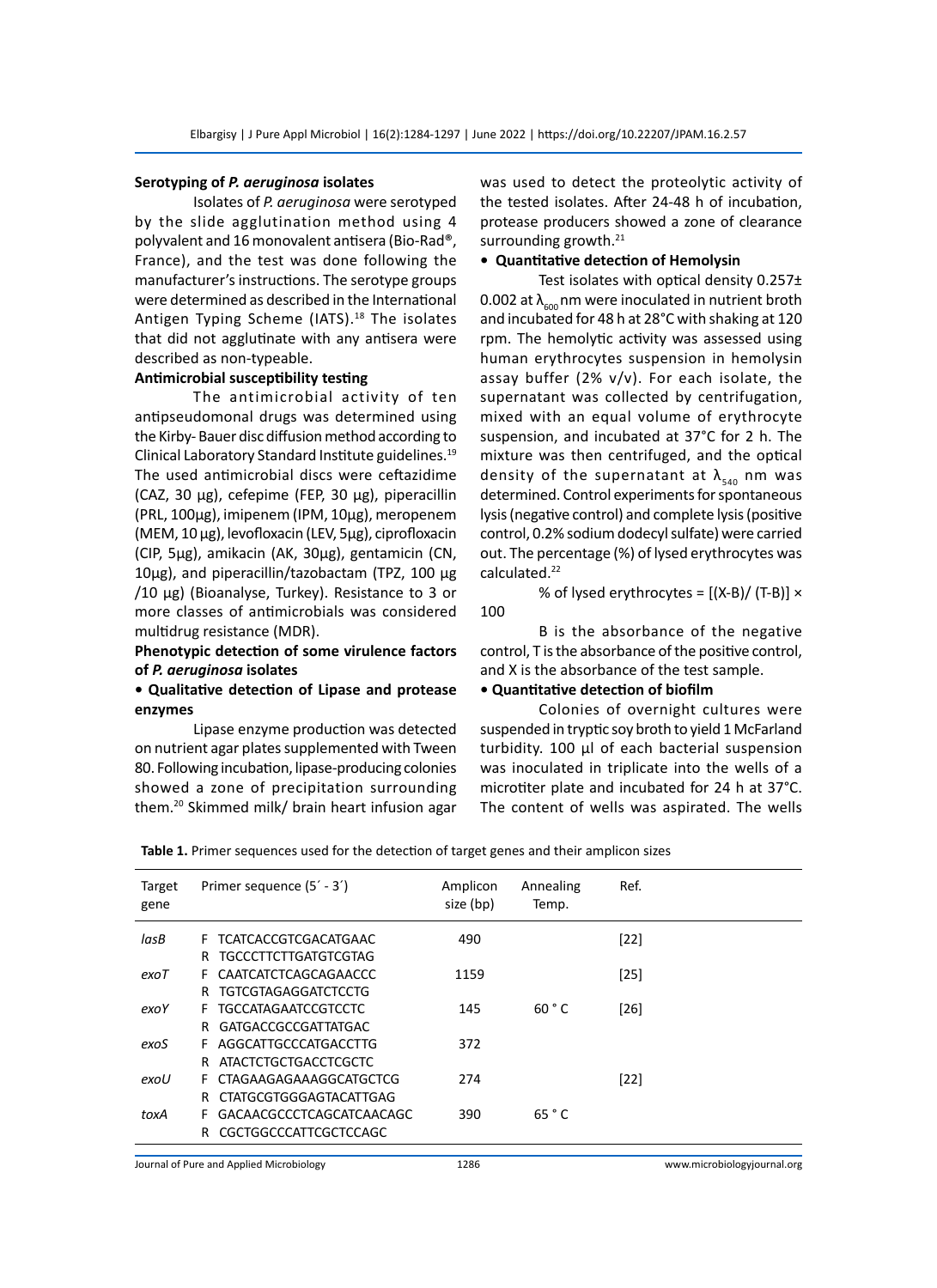were then washed three times with phosphatebuffered saline. Absolute methanol was added for 15 min to fix adherent cells, then the plates were emptied and left to dry. Crystal violet (1%) was added for 20 min and excess stain was washed away. After air drying of the plates, glacial acetic acid [33% (V/V)] was added. Finally, a microtiter plate reader was used to measure the optical density of each well at  $\lambda_{492}$ nm. Negative control wells were included. Consequently, *P. aeruginosa* isolates were classified as strong/moderate/weak slime producers or as non-adherent.<sup>20</sup>

# **Molecular detection of the type III secretion system, exotoxin A and elastase B**

# **• Extraction of the tested isolates' genomic DNA**

A single colony from overnight grown culture was picked up and suspended in 0.1 ml of DNase / RNase-free water. The bacterial cell suspensions were held in a thermocycler at 95°C for 10 min, cooled on ice, and centrifuged. The supernatants were kept at -20°C in aliquots of 5 μl untill their use as template DNA in PCR.23

# **• Polymerase chain reaction for the detection of virulence genes**

The virulence genes (*exoS, exoT, exoU, exoY, toxA,* and *lasB*) were amplified by PCR as described previously.<sup>24</sup> Positive control and negative control reactions were performed simultaneously. Primer sequences, annealing temperature, and expected amplicon sizes are presented in Table 1.

For the 49 isolates of *P. aeruginosa*, all data obtained in the previous tests were scored using a binary code system. Then, analysis was done by the Past 4.03 application through the unweighted pair group method with arithmetic mean (UPGMA) and Dice coefficient. A dendrogram was then constructed based on the analyzed data. **Statistical analysis of data**

The Spearman rank correlation coefficient test was used to determine whether there is a significant association between the virulence factors, biotypes, and serotypes studied using SPSS software (version 13; SPSS Inc.). At a P-value of ≤0.05, the results were statistically considered significant.

#### **Results**

#### **Serotyping of** *P. aeruginosa* **isolates**

Ten serotypes (O1, O2, O4 - O8, O10, O11, and O16) with 7 serogroups (B, C, E, F, G, H, and I) were detected in *P. aeruginosa* isolates. Serotype



**Fig. 1.** Distribution of serotypes among urine isolates of *P. aeruginosa.* NT: Non-typeable

Journal of Pure and Applied Microbiology 1287 www.microbiologyjournal.org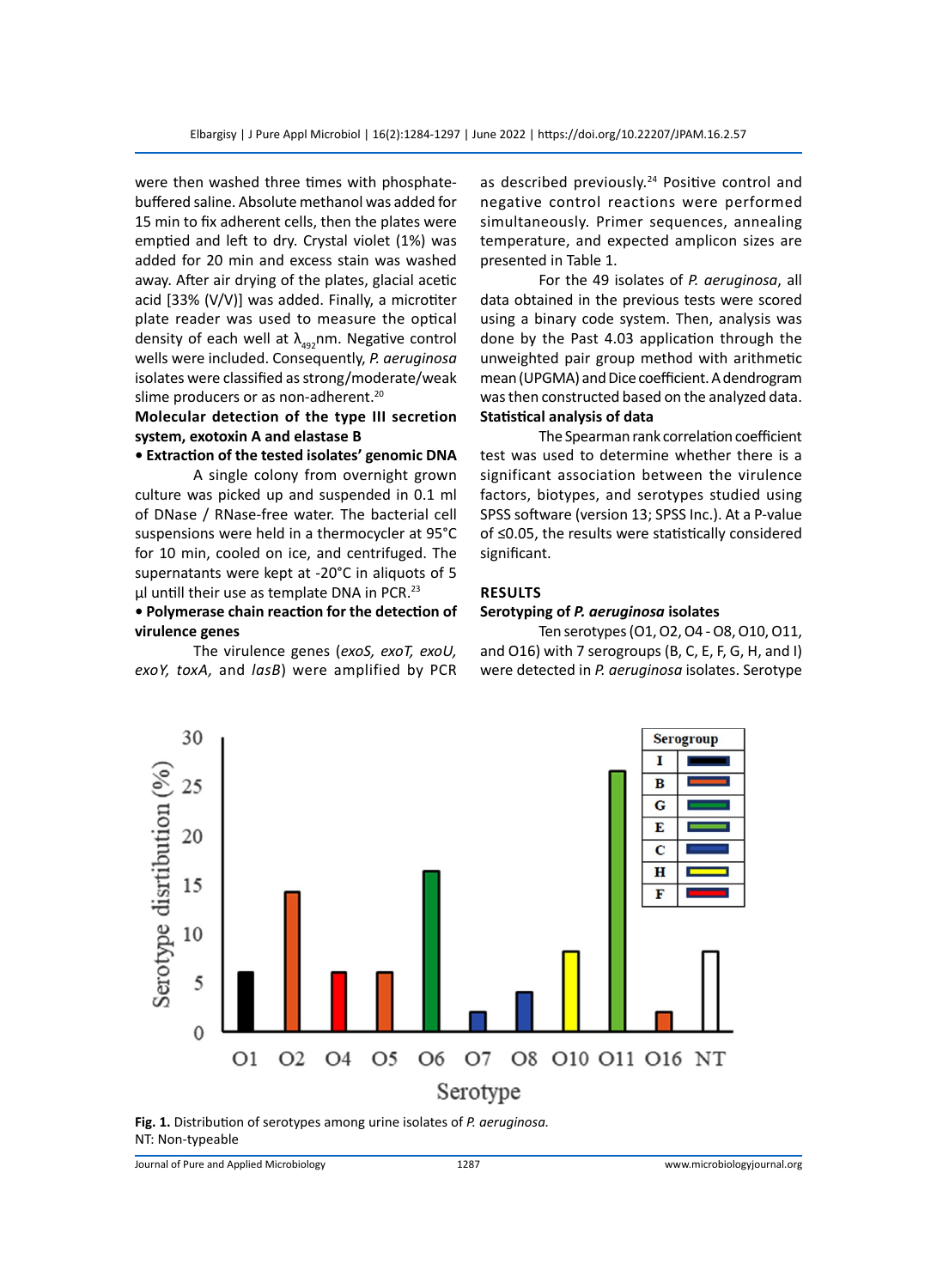O11 was the most prevalent (26%) followed by serotype O6 (16.3%) and serotype O2 (14%). The least frequent serotypes were O7 and O16 (one isolate each, 2%). Four isolates of *P. aeruginosa* (8%) were non-typeable, Fig. 1.

# **Antimicrobial susceptibility testing**

Resistance to ceftazidime and cefepime was demonstrated by all tested *P. aeruginosa* isolates. A high resistance rate was also recorded for piperacillin (95.9%) and piperacillin/tazobactam (91.8%). The resistance rate to meropenem, imipenem, and gentamicin was relatively low (16.3%, 20.4%, and 24.5%, respectively). About 34.7% of isolates were resistant to both ciprofloxacin and levofloxacin. Most *P. aeruginosa* isolates (89.8%) were susceptible to amikacin. The antibiogram of *P. aeruginosa* isolates is shown in Table 2. Twelve antimicrobial resistance patterns were detected (A1: A12). Resistance pattern A3 was the most frequent pattern among the tested isolates (46.9%). Multidrug resistance was detected in 10 isolates (20.4%, patterns A5, A9, A10, A11, and A12) and three of them were resistant to all tested antimicrobials.

# **Correlation between serotypes of** *P. aeruginosa* **isolates and their antibiogram**

Among the most frequent serotypes (O2, O6, O10, and O11), the isolates of serotype O11 were the most sensitive to all tested antimicrobials. A positive significant correlation between quinolone resistance and serotypes O6 (P=0.008) and O10 (P=0.004) was observed. In contrast, quinolone resistance was negatively associated with serotype O11 (P=0.017). In

**Table 2.** Distribution of antimicrobial resistance patterns among *P. aeruginosa* isolates

| Code           | Resistance pattern                     | No. of<br>resistant<br>isolates (%) |
|----------------|----------------------------------------|-------------------------------------|
| A1             | FEP/CAZ                                | 2(4.08)                             |
| A2             | FEP/PRL/CAZ                            | 1(2.04)                             |
| A <sub>3</sub> | FEP/PRL/TPZ/CAZ                        | 23(46.9)                            |
| A4             | IPM/FEP/PRL/TPZ/CAZ                    | 1(2.04)                             |
| A5             | CIP/LEV/ CN/FEP/PRL/CAZ                | 1(2.04)                             |
| A6             | CIP/LEV/FEP/PRL/TPZ/CAZ                | 7(14.29)                            |
| A7             | IPM/MEM/FEP/PRL/TPZ/CAZ                | 3(6.12)                             |
| A8             | IPM/MEM/CN/FEP/PRL/TPZ/CAZ             | 2(4.08)                             |
| A9             | CIP/LEV/ CN/FEP/PRL/TPZ/CAZ            | 4(8.16)                             |
| A10            | CIP/LEV/ CN/AK/FEP/PRL/TPZ/CAZ         | 1(2.04)                             |
| A11            | IPM/CIP/LEV/ CN/AK/FEP/PRL/TPZ/CAZ     | 1(2.04)                             |
| A12            | IPM/MEM/CIP/LEV/ CN/AK/FEP/PRL/TPZ/CAZ | 3(6.12)                             |
|                |                                        |                                     |





Journal of Pure and Applied Microbiology 1288 www.microbiologyjournal.org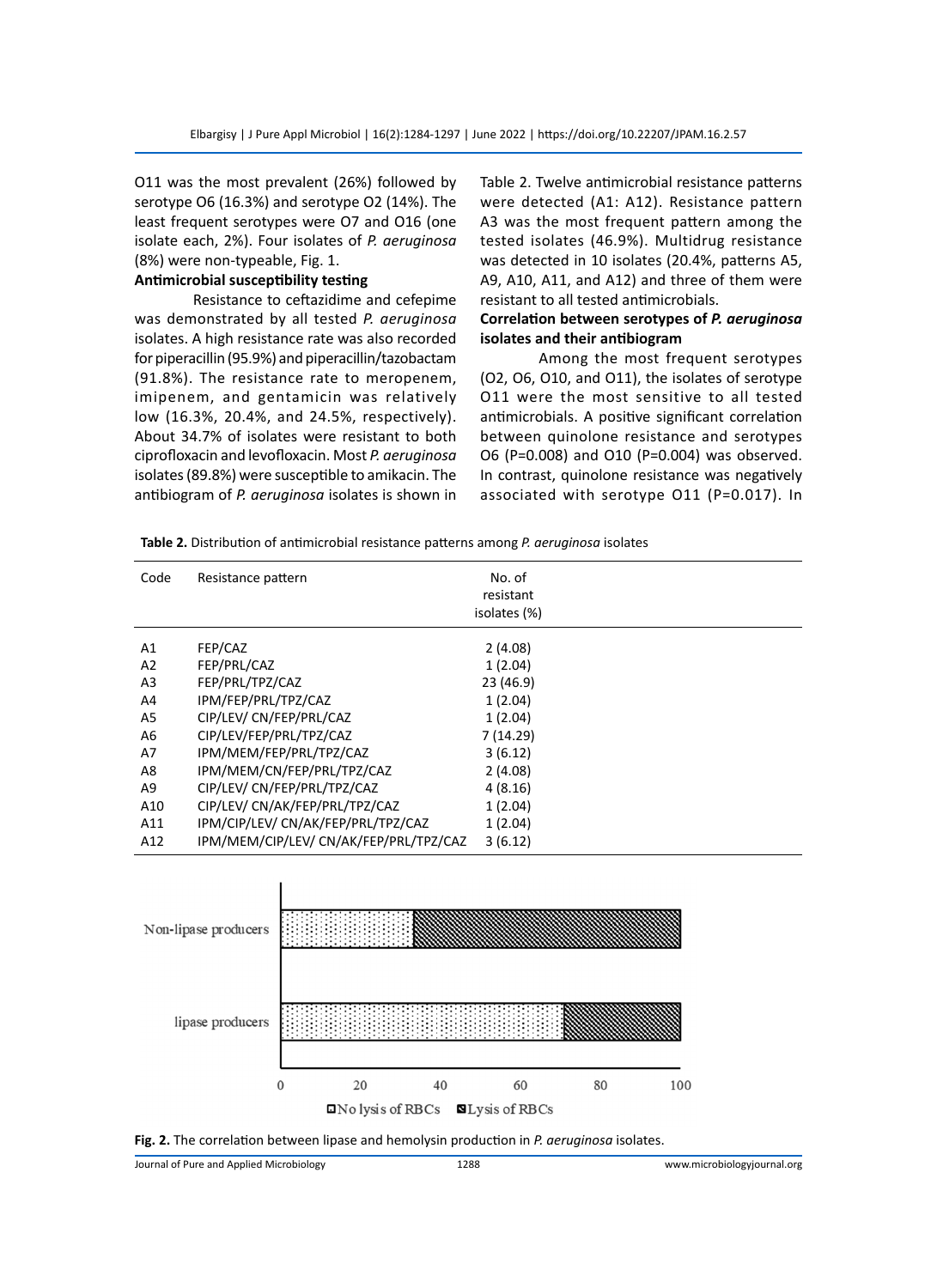Elbargisy | J Pure Appl Microbiol | 16(2):1284-1297 | June 2022 | https://doi.org/10.22207/JPAM.16.2.57

| Serotype                   | Antimicrobials, No. of resistant isolates (%) |           |          |           |            |            |            |            |            |
|----------------------------|-----------------------------------------------|-----------|----------|-----------|------------|------------|------------|------------|------------|
|                            | <b>CIP</b>                                    | LEV       | AK       | <b>CN</b> | <b>IPM</b> | <b>MEM</b> | <b>PRL</b> | <b>TPZ</b> | <b>MDR</b> |
| O <sub>2</sub>             | 1(14.3)                                       | 1(14.3)   | 1(14.3)  | 2(28.6)   | 1(14.3)    | 1(14.3)    | 7(100)     | 7(100)     | 1(14.3)    |
| Correlation<br>Coefficient | $-0.175$                                      | $-0.175$  | 0.055    | 0.039     | $-0.062$   | $-0.023$   | 0.084      | 0.122      | $-0.062$   |
| Significance               | 0.229                                         | 0.229     | 0.707    | 0.792     | 0.672      | 0.878      | 0.565      | 0.405      | 0.672      |
| Ο6                         | 6(75)                                         | 6(75)     | 2(25)    | 3(37.5)   | 3(37.5)    | 1(12.5)    | 8(100)     | 8(100)     | 3(37.5)    |
| Correlation                | 0.374                                         | 0.374     | 0.216    | 0.134     | 0.187      | $-0.046$   | 0.091      | 0.132      | 0.187      |
| Coefficient                |                                               |           |          |           |            |            |            |            |            |
| Significance               | $0.008**$                                     | $0.008**$ | 0.136    | 0.360     | 0.197      | 0.755      | 0.533      | 0.367      | 0.197      |
| 010                        | 4(100)                                        | 4(100)    | 1(25)    | 2(50)     | 1(25)      | 1(25)      | 4 (100)    | 3 (75)     | 2(50)      |
| Correlation                | 0.409                                         | 0.409     | 0.146    | 0.177     | 0.034      | 0.070      | 0.062      | $-0.183$   | 0.219      |
| Coefficient                |                                               |           |          |           |            |            |            |            |            |
| Significance               | $0.004**$                                     | $0.004**$ | 0.318    | 0.224     | 0.817      | 0.633      | 0.675      | 0.207      | 0.131      |
| 011                        | 1(7.7)                                        | 1(7.7)    | 0        | 1(7.7)    | 2(15.4)    | 2(15.4)    | 11(84.6)   | 10(76.9)   | 1(7.7)     |
| Correlation<br>Coefficient | $-0.341$                                      | $-0.341$  | $-0.203$ | $-0.235$  | $-.075$    | $-.015$    | $-0.343$   | $-0.327$   | $-0.190$   |
| Significance               | $0.017*$                                      | $0.017*$  | 0.163    | 0.104     | 0.609      | 0.917      | $0.016*$   | $0.022*$   | 0.192      |

**Table 3.** Correlation between antimicrobial resistance and the commonly detected serotypes

\*\* Significant at 0.01 level; \* Significant at 0.05 level.

# addition, 37.5% and 50% of serotypes O6 and O10, respectively showed multidrug resistance, Table 3. **Phenotypic detection of protease, lipase, hemolysin, and biofilm**

Most *P. aeruginosa* isolates (95.9%) were proteolytic on skimmed milk-BHI agar (Isolates 1 and 4 were negative), while 63.3% of isolates were positive lipase producers. For hemolysin production, 28 isolates (57.14%) were non-hemolytic while 16 isolates (32.7%) caused lysis of less than 10% of RBCs in the suspension. The highest % of lysed RBCs were observed with isolates No. 20 and 33 (75.49 % and 79.83 %, respectively).

Biofilm production was assessed using a microtiter plate assay. *P. aeruginosa* isolates were classified into 3 categories: strongly adherent (10 isolates, 20.4%), moderately adherent (30 isolates, 61.2%), and weakly adherent (9 isolates, 18.4%). **Correlation between the studied virulence factors, antimicrobial susceptibility, and serotypes of** *P. aeruginosa* **isolates**

The association between lipase and hemolysin production was studied. Fig. 2 shows that hemolysin production had a significant negative relationship with lipase production, P= 0.01.

The correlations between strong and weak biofilm producers and antimicrobial resistance, lipase, and hemolysin production were also investigated, Table 4. There were significant correlations between each of the following pairs: strong biofilm production and gentamicin resistance (P=0.036), strong biofilm production and MDR (P=0.009), weak biofilm production, and quinolone resistance (P=0.026). In addition, all weak biofilm producers were lipase producers (P=0.011) while one isolate only caused lysis of RBCs (P=0.034).

Moreover, the correlation between the tested virulence factors and the most frequently encountered serotypes was analyzed. Hemolysin production was more prevalent in serotype O2 isolates (71.4%) while lipase production was detected more in serotype O10 isolates. In addition, a high percentage of isolates of serotypes O2, O6, and O11 isolates (71.4%, 75%, and 92.3%, respectively) were strong to moderate biofilm producers. Statistically, none of these observations proved significant.

# **PCR-based detection of genes encoding TTSS, exotoxin A, and elastase B**

For TTSS genes, *exoY* was the most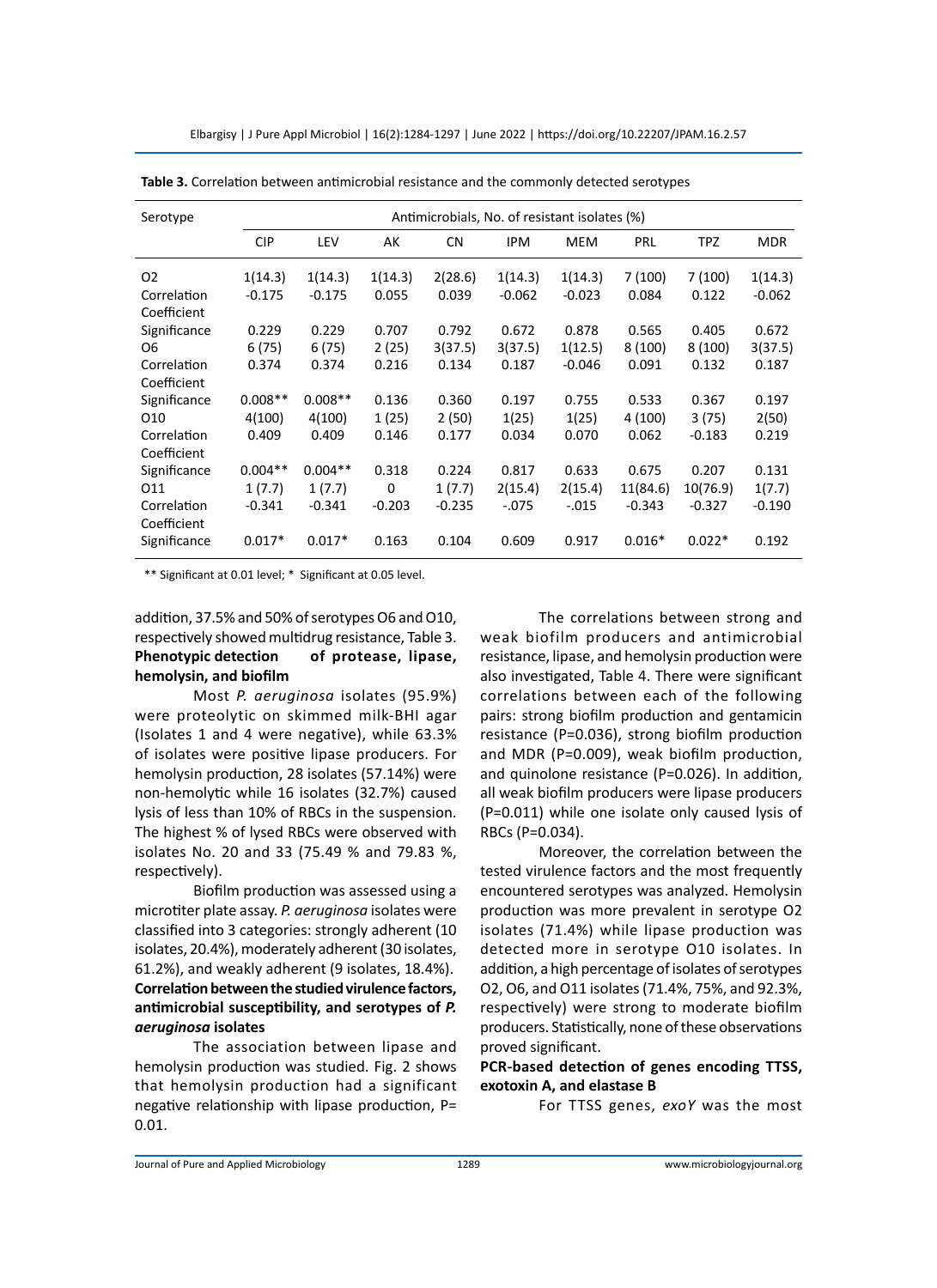prevalent gene (39 isolates, 79.6%) followed by *exoS* (33 isolates, 67.3%) and *exoT* (31 isolates, 63.3%) while the *exoU* gene was the least frequent (5 isolates, 10.2%). The *toxA* and *lasB* genes were amplified in 31 isolates (63.27%) and 37 isolates (75.5%), respectively. Three isolates (6.12%) did not amplify any of the tested genes. Table 5 illustrates the coexistence profiles of the tested genes. Twenty-one profiles were recorded and 11 of them were presented by 2 or more isolates with the highest predominance for profile P20 (8 isolates, 16.33%).

Correlation studies detected a positive significant correlation between the *lasB* and *exoY* genes (*P=*0.003) and the *exoS* and *exoT* genes (*P=*0.05). In addition, the *lasB* gene was significantly detected in isolates sensitive to quinolones (*P=*0.049). *exoU* gene was significantly associated with MDR isolates (*P=*0.000) in contrast to the *exoT* gene that had a negative association with MDR isolates (*P=*0.014).

**Table 4.** Correlation between biofilm production and antimicrobial resistance, hemolysin, and lipase production

| Biofilm      |            | Antimicrobial agents Resistant isolates (%) |         |          |          |            |        |                 |                     |          | Lipase Hemolysin |
|--------------|------------|---------------------------------------------|---------|----------|----------|------------|--------|-----------------|---------------------|----------|------------------|
| category     | <b>CIP</b> | LEV                                         | АK      | CΝ       | IPM      | <b>MEM</b> | PRL    | <b>TPZ</b>      | <b>MDR</b>          |          |                  |
| Strong       | 5(50)      | 5(50)                                       | 2(20)   | 5(50)    | 3(30)    | 2(20)      |        | 10(100) 10(100) | 5(50)               | 4(40)    | 6(60)            |
| Correlation  | 0.163      | 0.163                                       | 0.164   | 0.300    | 0.121    | 0.050      | 0.104  | 0.151           | 0.372               | $-0.244$ | 0.175            |
| Coefficient  |            |                                             |         |          |          |            |        |                 |                     |          |                  |
| Significance | 0.264      | 0.264                                       | 0.261   | $0.036*$ | 0.409    | 0.731      | 0.475  | 0.300           | $0.009**$           | 0.091    | 0.228            |
| Weak         | 7(77.8)    | 7(77.8)                                     | 1(11.1) | 3(33.3)  | 0        | 0          | 9(100) |                 | $8(88.9)$ $3(33.3)$ | 9(100)   | 1(11.1)          |
| Correlation  | 0.319      | 0.319                                       | 0.014   | 0.098    | $-0.240$ | $-0.210$   | 0.098  | $-0.051$        | 0.152               | 0.361    | $-0.304$         |
| Coefficient  |            |                                             |         |          |          |            |        |                 |                     |          |                  |
| Significance | $0.026*$   | $0.026*$                                    | 0.923   | 0.505    | 0.096    | 0.148      | 0.504  | 0.727           | 0.297               | $0.011*$ | $0.034*$         |

\*\* Significant at 0.01 level; \* Significant at 0.05 level.

**Table 5.** Virulence genotypes of *P. aeruginosa* isolates

| Code            | Gene profile                       | No. of isolates |
|-----------------|------------------------------------|-----------------|
| P1              | No genes                           | 3               |
| P <sub>2</sub>  | toxA                               | 1               |
| P3              | toxA, exoS                         | 1               |
| P4              | lasB, exoY                         | 1               |
| P5              | toxA, lasB, exoT                   | 1               |
| P <sub>6</sub>  | toxA, lasB, exoY                   | 2               |
| P7              | lasB, exoU, exoY                   | 1               |
| P8              | lasB, exoT, exoY                   | 2               |
| P <sub>9</sub>  | exoS, exoT, exoY                   | 3               |
| P <sub>10</sub> | lasB, exoS, exoY                   | 1               |
| P11             | toxA, exoS, exoT                   | 1               |
| P <sub>12</sub> | toxA, exoU, exoY                   | 1               |
| P <sub>13</sub> | lasB, exoS, exoT                   | 1               |
| P <sub>14</sub> | toxA, lasB, exoS, exoY             | 6               |
| P15             | toxA, lasB, exoS, exoT             | 2               |
| P <sub>16</sub> | lasB, exoS, exoT, exoY             | 5               |
| P17             | toxA, exoS, exoT, exoY             | $\mathfrak{p}$  |
| P <sub>18</sub> | lasB, exoS, exoU, exoY             | 1               |
| P <sub>19</sub> | toxA, lasB, exoT, exoY             | 4               |
| P <sub>20</sub> | toxA, lasB, exoS, exoT, exoY       | 8               |
| P21             | toxA, lasB, exoS, exoT, exoU, exoY | 2               |

Cluster analysis of the constructed dendrogram divided thirty-eight isolates of *P. aeruginosa* into 10 clusters with a similarity of 70%. Eleven isolates with a lower similarity percentage (< 70%) were not included in these clusters. The largest cluster had 12 isolates that were moderate biofilm producers of A3 and A8 biotypes. The second large cluster had 5 isolates that were also moderate biofilm producers of the A3 biotype. Only two isolates (Nos. 5 and 36) had 100 % similarity with respect to the analyzed data, Fig. 3.

# **Discussion**

*P. aeruginosa* is well-known as a major cause of UTIs especially those associated with catheterization. In addition, this bacterium contributes significantly to the morbidity and death rates associated with nosocomial infections. In the current study, 49 uropathogenic isolates were identified as *P. aeruginosa*. Although the study population was different from those involved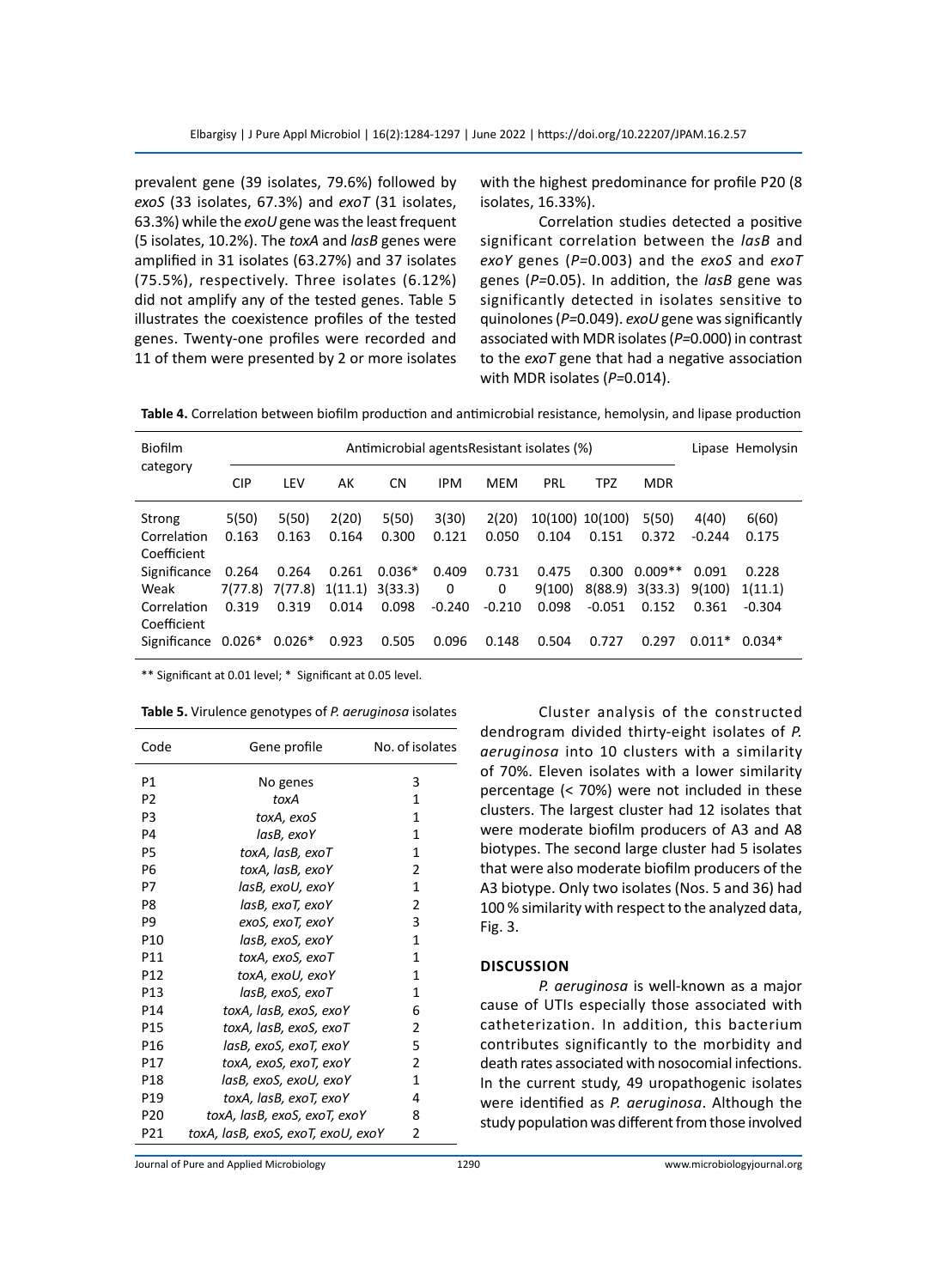in previous studies, the high prevalence of O11 and O6 serotypes was also recorded.<sup>15,17,27-29</sup> Lu et al.<sup>17</sup> reported the failure of the standard technique to serotype about 8% of their isolates which is similar to this study where four isolates (8%) were nontypeable. Other studies recorded non-typeable isolates in higher proportions.30-32

The antibiogram of the infecting isolates is very helpful for physicians to select the appropriate antimicrobial to shorten the treatment period and improve the outcome. In UTIs, improper antimicrobial will delay the treatment process and increase the risk for urosepsis.<sup>33</sup> In this study, the antimicrobial susceptibility testing demonstrated high levels of resistance (91.8%- 100%) for ceftazidime, cefepime, piperacillin, and piperacillin/tazobactam. Previous studies conducted in Egypt also revealed a significant rate of resistance to these antimicrobials.<sup>34-40</sup> However, other investigations in Egypt reported a



**Fig. 3.** Dendrogram of 49 *P. aeruginosa* isolates based on antibiogram, serotyping, virulence genotype, virulence phenotype (lipase, hemolysin, and biofilm production). \*MDR isolates, NT: non-typeable, W, M, S: Weak, moderate, and strong biofilm producers.

Journal of Pure and Applied Microbiology 1291 www.microbiologyjournal.org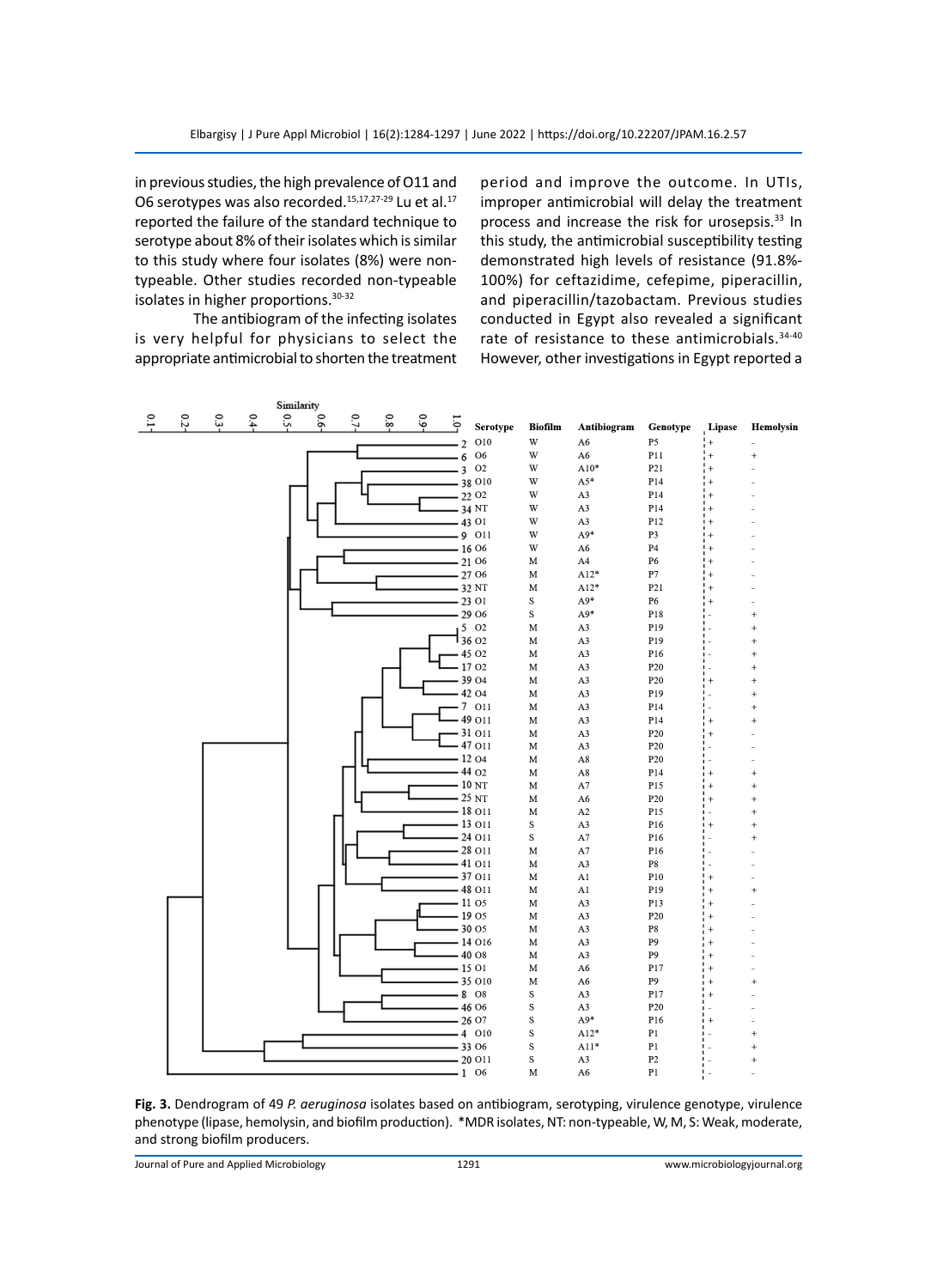lower rate of resistance (29%-43%).<sup>41,42</sup> The same discrepancies in resistance rate were observed in different countries, where some studies recorded a high resistance rate, 43-45 while others recorded a relatively low resistance rate with respect to the used antimicrobials.<sup>46-48</sup> Isolates of the current study showed low to moderate resistance (20.4%- 34.7%) to gentamicin, ciprofloxacin, levofloxacin, imipenem, and meropenem. Although some reports coincide with current data,  $34,37,49$  several research groups reported high resistance levels to quinolones, gentamicin, and/or carbapenems.36,40,50 In agreement with previously published data,  $34,41,$ 51-53 amikacin showed the highest efficacy against tested isolates.

Multidrug resistance of *P. aeruginosa* is alarming everywhere, but the problem is escalating in Egypt and other developing countries because there are no regulations that limit the prescription of antibiotics even the broadspectrum ones. Antibiotics are also sold without a doctor's prescription as over-the-counter medications. In the current study, 20.4% of the isolates were MDR compared to 48.8% -100% of the MDR demonstrated by many research groups in Egypt.34,35,37-39,42 In addition, 37.5% and 50% of isolates belonging to serotypes O6 and O10 isolates were MDR and a significant association was found between these two serotypes and quinolone resistance. These results agree partially with Abdel-Rhman and Rizk who found a significant association between MDR and O6 and O10 serotypes.<sup>39</sup> In contrast to many earlier studies, 54,55 *P. aeruginosa* isolates of serotype O11 were the most sensitive to all tested antimicrobials, and a negative significant correlation was detected between these isolates and quinolone resistance.

The pathogenesis of *P. aeruginosa* in different illnesses has been linked to its ability to express multiple virulence factors. Previous studies had shown that among the multiple virulence factors produced by *P. aeruginosa*, individual virulence factors may control and contribute to the outcome of various infections. Like other infections, the establishment of UTIs requires colonization of host tissues, which is facilitated by many virulence factors of the bacterium. In this study, most isolates were proteolytic on skimmed milk-BHI agar while 63.3% of isolates were positive lipase producers. Proteases, according to Gupta et al., play an important role in the pathogenesis of *P. aeruginosa* in UTIs because they enhance bacterial colonization of renal tissues by degrading a variety of substrates that aid tissue invasion and dissemination.<sup>56</sup> Lipases also destroy host tissues.<sup>57</sup> The case was different for hemolysin production, where 21 isolates (42.86%) were hemolytic and 16 of them caused lysis of less than 10% of the RBCs and there was a significant negative association between lipase and hemolysin production. Gupta et al. observed that mutant strain producing hemolysin but not producing proteases and elastase was incapable of colonizing the renal tissues of the used mice model. This may suggest that hemolysin has a minimal role in UTIs compared to proteases and elastases.<sup>56</sup>

The ability of *P. aeruginosa* to cause infections has been linked to its tendency to form biofilms. Its capacity to adhere to catheter surfaces makes catheterized patients more likely to get UTIs.<sup>58,59</sup> In addition, urea, the major solute in urine may encourage the biofilm development of *P. aeruginosa* through alterations in the cell membrane or production of additional extracellular matrix.<sup>60</sup> In this study, all isolates had biofilm-forming capacity, where 20.4%, 61.2%, and 18.4% of them were strong, moderate, and weak biofilm producers, respectively. The same finding was recorded in two previous studies conducted in Egyptian hospitals where 100% of the isolates were biofilm producers.38,61 Also, a lower percentage of biofilm production by *P. aeruginosa* was reported by other studies. 37,62-65

In contrast to studies that found no relationship between biofilm and MDR,<sup>38,62,63</sup> this research concurred with other reports that found a significant link between biofilm production and MDR.37,65,66 In addition, weak biofilm production was associated with quinolone resistance which agrees with previous investigations.<sup>63,67,68</sup> Most weak biofilm producers were nonhemolytic but all of them had lipolytic activity. This also may reflect the importance of lipase production in the pathogenesis of *P. aeruginosa*. Besides, the current work found no significant correlation between the serotypes predominant in the isolates and any of the investigated virulence factors, contradicting the findings of Mittal et al.<sup>69</sup> and Visca et al.<sup>70</sup>

Some virulence factors are recognized as major in acute infections caused by *P. aeruginosa*,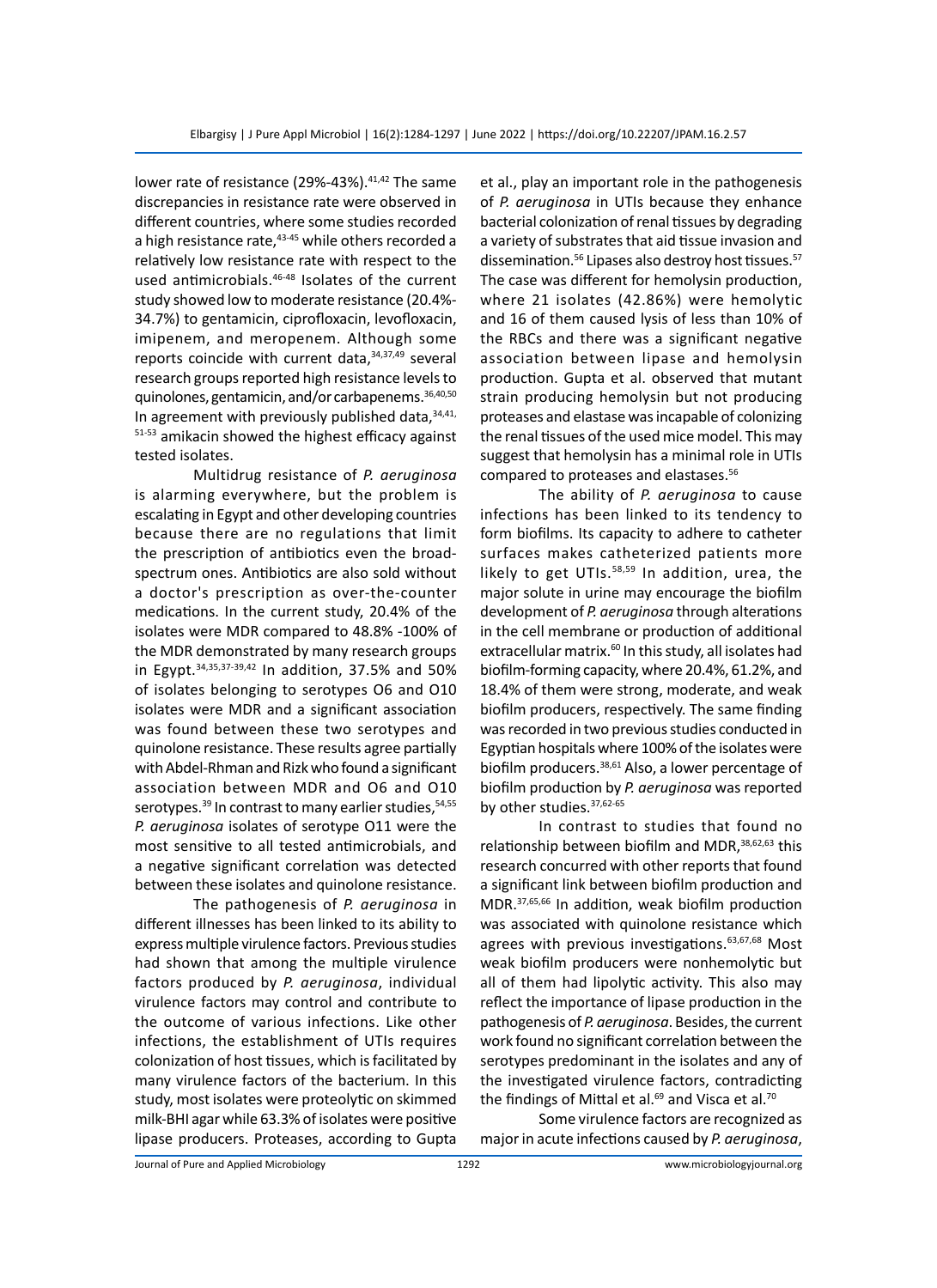among which is TTSS. The distribution of TTSS genotypes among *P. aeruginosa* clinical isolates can help in understanding the epidemiology of such infections. The distribution frequency of TTSS genes varied between studies. In this study, the *exoS* gene was prevalent in 67.3% of isolates, which was consistent with previous reports.<sup>38,71-73</sup> Also, the *exoU* gene was detected in only 10.2% of isolates; however, higher prevalence rates were reported in Egypt and other countries.38,72,74,75 While the *exoT* gene was amplified in 63.3% of isolates and it was significantly associated with *exoS* gene, a recent study in Egypt recorded *exoT* gene in only 6.7% of isolates.<sup>38</sup> Other research studies showed high prevalence rates of the *exoT* gene.10,74 The *exoY* gene was the most predominant gene (79.6%), which is consistent with earlier studies.38,74 Statistical analysis revealed a significant association between MDR and *exoU* gene, which coincides with previous reports. $72,73$  Few isolates (6%) harbored both exoS and exoU genes which agrees with prior studies. $72,73,76,77$  These isolates will possess the invasive and cytotoxic properties of both toxins. Although the *exoU* gene was found in only a few isolates, earlier studies correlated its existence with high mortality rates.<sup>77-79</sup> In the current investigation, the elastase encoding gene *lasB* was detected in 75.5% of isolates and it was statistically associated with *exoY* gene. Similar results were reported in Egypt<sup>38, 80</sup>; however, higher prevalence was observed in studies conducted by Benie et al. (89.2%), $81$  and Babour et al. (100%). $82$ About 63.3% of the *P. aeruginosa* isolates amplified the *toxA* gene which is regarded as an important virulence factor in catheter-associated UTIs.<sup>83</sup> A higher frequency of this gene was reported in Iran  $(95.7%)<sup>9</sup>$  but recently in Egypt, a lower frequency  $(45.6%)$  was recorded.<sup>38</sup>

Based on biotypes, serotypes, virulence factor production, and PCR results, the dendrogram grouped 38 isolates into 10 clusters (70% similarity), while 11 isolates had similarities lower than 70%. The 17 isolates that represented the two largest clusters were moderate biofilm producers and of definite biotypes but were of different serotypes. This confirms that serotyping is still a more useful tool to discriminate between P. aeruginosa isolates.<sup>84</sup> Two isolates showed 100% similarity, which may indicate cross-infection among hospitalized patients.<sup>39</sup>

#### **Conclusion**

In this study, isolates of serotype O11 were the most sensitive to all antimicrobials tested compared to isolates of other commonly encountered serotypes. Amikacin was the most effective antimicrobial against test isolates. Although MDR was detected in 20.4% of isolates, it was significantly associated with strong biofilm production, making treatment more difficult. Most of the isolates had proteolytic and lipolytic but nonhemolytic activity, which may reflect the importance of lipase and protease enzymes in the pathogenesis of *P. aeruginosa* in UTIs. The current work found no significant correlation between the serotypes predominant in the test isolates and any of the investigated virulence factors. In addition, the high prevalence of *exoS, exoT, exoY, lasB,* and *toxA* genes in uropathogenic *P. aeruginosa* isolates suggests identifying these genes as a maker of virulent strains. Although *exoU*  gene was detected in only 10.2% of isolates, it is commonly associated with a high mortality rate. Furthermore, the coexistence of *exoU* and *exoS* genes even in a small % of isolates constitutes a great challenge in treatment as those isolates will have both the invasive and cytotoxic properties of the two effector proteins, especially that *exoU* gene was found significantly in MRD isolates. Isolates of different serotypes were distributed in all clusters in the dendrogram, emphasizing that serotyping is still a more useful tool to discriminate between *P. aeruginosa* isolates.

#### **Acknowledgments**

The author would like to thank Urology and Nephrology Center at Mansoura University, Egypt, for providing the Clinical Isolates used in this study.

#### **Funding**

None.

# **Data availability**

The datasets generated during and/or analysed during the current study are available from the corresponding author on reasonable request.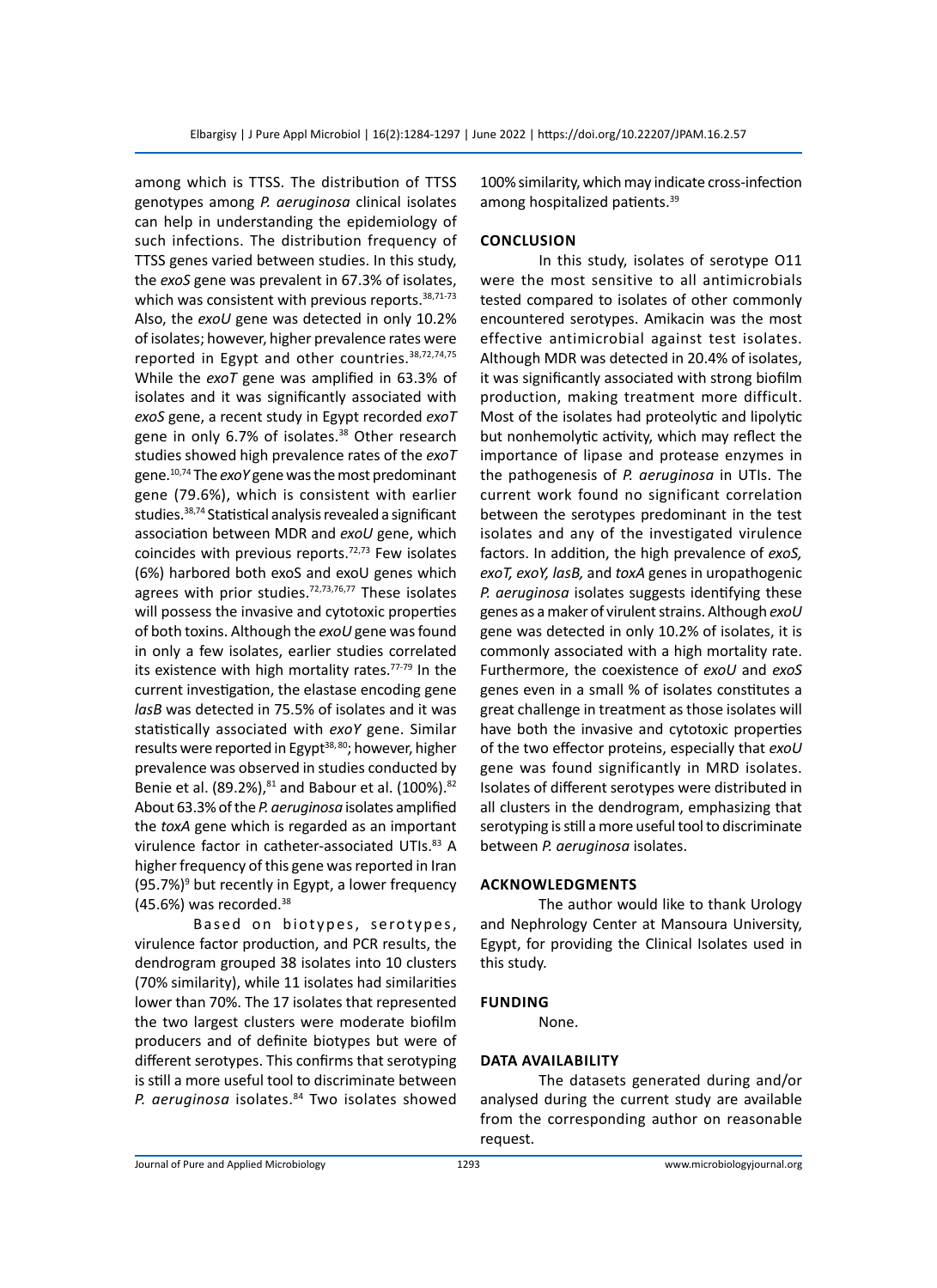### **Ethics statement**

This study was approved by the Institutional Ethics Committee, Faculty of Pharmacy, Mansoura University, Egypt with reference number:2021-236.

#### **References**

- 1. Wolska K, Kot B, Jakubczak A. Phenotypic and genotypic diversity of *Pseudomonas aeruginosa* strains isolated from hospitals in Siedlce (Poland). *Braz J Microbiol.* 2012;43(1):274-82. doi: 10.1590/S1517- 83822012000100032
- 2. Mittal R, Aggarwal S, Sharma S, Chhibber S, Harjai K. Urinary tract infections caused by *Pseudomonas aeruginosa*: a minireview. *J Infect Public Health.* 2009;2(3):101-111. doi: 10.1016/j.jiph.2009.08.003
- 3. Newman JW, Floyd RV, Fothergill JL. The contribution of *Pseudomonas aeruginosa* virulence factors and host factors in the establishment of urinary tract infections. *FEMS Microbiol Lett.* 2017;364(15):fnx124. doi: 10.1093/femsle/fnx124
- 4. Breidenstein EB, de la Fuente-Nunez C, Hancock RE. *Pseudomonas aeruginosa:* all roads lead to resistance. *Trends Microbiol.* 2011;19(8):419-426. doi: 10.1016/j. tim.2011.04.005
- 5. Kerr KG, Snelling AM. *Pseudomonas aeruginosa:* a formidable and ever-present adversary. *J Hosp Infect.* 2009;73(4):338-344. doi: 10.1016/j.jhin.2009.04.020
- 6. Tanom A, Farajnia S, Peerayeh SN, Majidi J. Cloning, expression and characterization of recombinant exotoxin A-flagellin fusion protein as a new vaccine candidate against *Pseudomonas aeruginosa* infections. *Iran Biomed J.* 2013;17(1):1-7. doi: 10.6091/ibj.22.2012
- 7. Wolf P, Elsasser-Beile U. *Pseudomonas* exotoxin A: from virulence factor to anti-cancer agent. *Int J Med Microbiol.* 2009;299(3):161-176. doi: 10.1016/j. ijmm.2008.08.003
- 8. Khodayary R, Nikokar I, Mobayen MR, et al. High incidence of type III secretion system associated virulence factors (exoenzymes) in *Pseudomonas aeruginosa* isolated from Iranian burn patients. *BMC Res Notes.* 2019;12(1):1-6. doi: 10.1186/s13104-019- 4071-0
- 9. Bahador N, Shoja S, Faridi F, et al. Molecular detection of virulence factors and biofilm formation in *Pseudomonas aeruginosa* obtained from different clinical specimens in Bandar Abbas. *Iran J Microbiol.* 2019;11(1):25. doi: 10.18502/ijm.v11i1.701
- 10. Berthelot P, Attree I, Plesiat P, et al. Genotypic and phenotypic analysis of type III secretion system in a cohort of *Pseudomonas aeruginosa* bacteremia isolates: evidence for a possible association between O serotypes and exo genes. *J Infect Dis.* 2003;188(4):512- 518. doi: 10.1086/377000
- 11. Morrow KA, Frank DW, Balczon R, Stevens T. The *Pseudomonas aeruginosa* exoenzyme Y: a promiscuous nucleotidyl cyclase edema factor and virulence determinant. *Handb Exp Pharmacol.* 2017;238:67-85. doi: 10.1007/164\_2016\_5003
- 12. Hamood AN, Griswold J, Colmer J. Characterization

of elastase-deficient clinical isolates of *Pseudomonas aeruginosa. Infect Immun.* 1996;64(8):3154-3160. doi: 10.1128/iai.64.8.3154-3160.1996

- 13. Azimi S, Kafil HS, Baghi HB, et al. Presence of exoY, *exoS, exoU* and *exoT* genes, antibiotic resistance and biofilm production among *Pseudomonas aeruginosa*  isolates in Northwest Iran. *GMS Hyg Infect Control* 2016;11:Doc04. doi: 10.3205/dgkh000264
- 14. Drenkard E. Antimicrobial resistance of *Pseudomonas aeruginosa* biofilms. *Microbes Infect.* 2003;5(13):1213- 1219. doi: 10.1016/j.micinf.2003.08.009
- 15. Faure K, Shimabukuro D, Ajayi T, Allmond LR, Sawa T, Wiener-Kronish JP. O-antigen serotypes and type III secretory toxins in clinical isolates of *Pseudomonas aeruginosa. J Clin Microbiol.* 2003;41(5):2158-2160. doi: 10.1128/JCM.41.5.2158-2160.2003
- 16. Hostacka A, Majtan V. Serotyping and virulence factors of *Pseudomonas aeruginosa* clinical isolates. *Acta Microbiol Immunol Hung.* 1997;44(2):141-146. PMID: 9330662
- 17. Lu Q, Eggimann P, Luyt C-E, et al. *Pseudomonas aeruginosa* serotypes in nosocomial pneumonia: prevalence and clinical outcomes. *Crit Care.* 2014;18(1):R17. doi: 10.1186/cc13697
- 18. Legakis N, Aliferopoulou M, Papavassiliou J, Papapetropoulou M. Serotypes of *Pseudomonas aeruginosa* in clinical specimens in relation to antibiotic susceptibility. *J Clin Microbiol.* 1982;16(3):458-463. doi: 10.1128/jcm.16.3.458-463.1982
- 19. CLSI. Performance standards for antimicrobial susceptibility testing: approved 28<sup>th</sup> ed. CLSI Wayne, PA; 2018.
- 20. Hassan R, El-Naggar W, Habib E, El-Bargisy R. Comparative studies on *Staphylococcus aureus* isolates associated with infections in diabetic and non-diabetic patients. *Egypt J Med Microbiol.* 2012;21(2). doi: 10.12816/0004882
- 21. Sokol PA, Ohman DE, Iglewski BH. A more sensitive plate assay for detection of protease production by *Pseudomonas aeruginosa. J Clin Microbiol.* 1979;9(4):538-540. doi: 10.1128/jcm.9.4.538- 540.1979
- 22. Eid D, EN W, Barwa R, El-Sokkary MA. Phenotypic and genotypic characterization of some virulence factors in *Pseudomonas aeruginosa* strains isolated from different clinical sources in Mansoura University Hospitals. *New Egyptian Journal of Microbiology.* 2012;32(2):151-67.
- 23. Englen M, Kelley L. A rapid DNA isolation procedure for the identification of *Campylobacter jejuni* by the polymerase chain reaction. *Lett Appl Microbiol.* 2000;31(6):421-426. doi: 10.1046/j.1365- 2672.2000.00841.x
- 24. Williams JG, Kubelik AR, Livak KJ, Rafalski JA, Tingey SV. DNA polymorphisms amplified by arbitrary primers are useful as genetic markers. *Nucleic Acids Research.*  1990;18(22):6531-6535. doi: 10.1093/nar/18.22.6531
- 25. Finnan S, Morrissey JP, O'gara F, Boyd EF. Genome diversity of *Pseudomonas aeruginosa* isolates from cystic fibrosis patients and the hospital environment. *J Clin Microbiol.* 2004;42(12):5783-5792. doi: 10.1128/ JCM.42.12.5783-5792.2004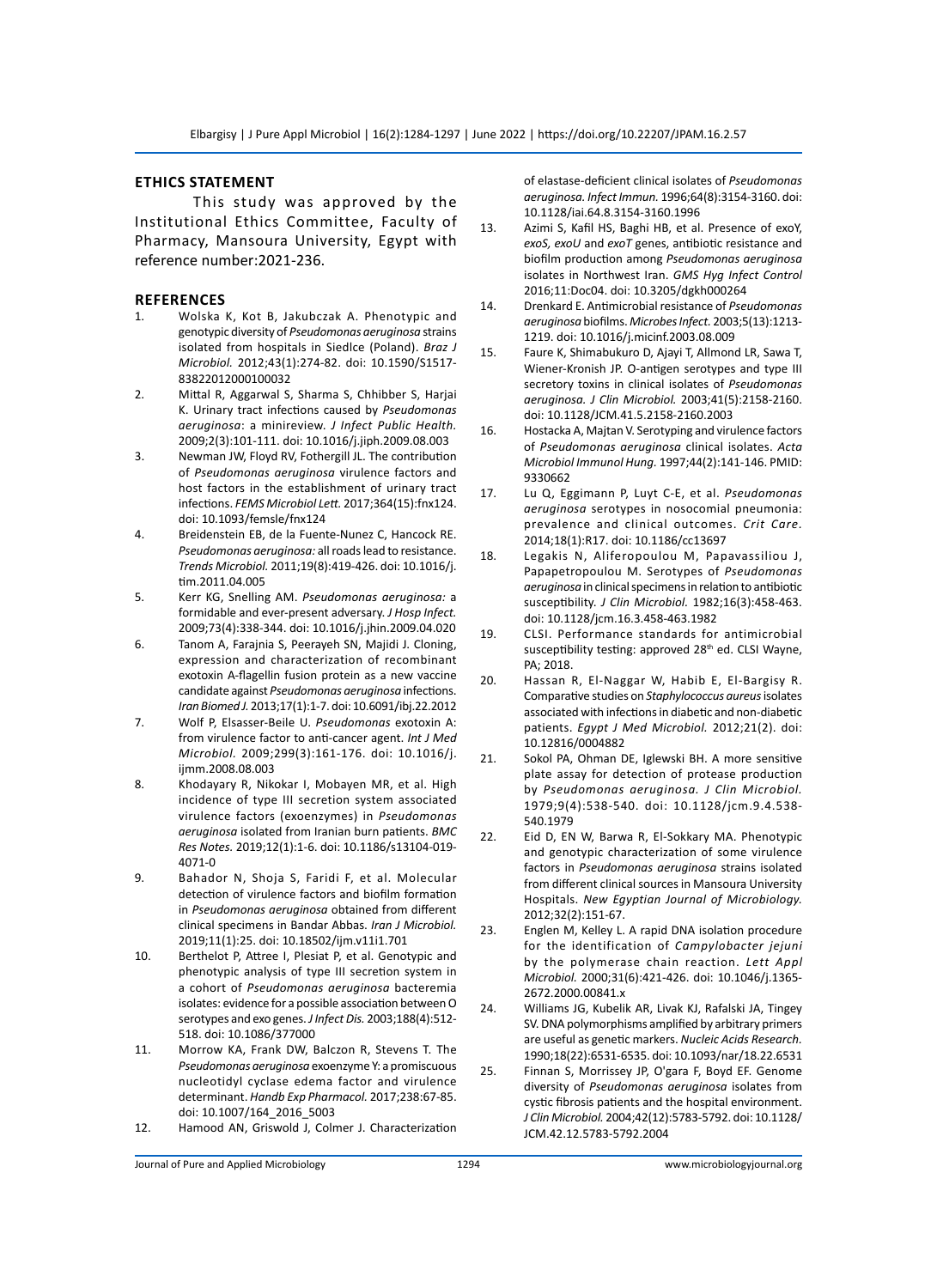- 26. El-Mowafy SA, Abd El Galil KH, El-Messery SM, Shaaban MI. Aspirin is an efficient inhibitor of quorum sensing, virulence and toxins in *Pseudomonas aeruginosa. Microbial Pathogenesis.* 2014;74:25-32. doi: 10.1016/j. micpath.2014.07.008
- 27. Estahbanati HK, Kashani PP, Ghanaatpisheh F. Frequency of *Pseudomonas aeruginosa* serotypes in burn wound infections and their resistance to antibiotics. *Burns.* 2002;28(4):340-348. doi: 10.1016/ S0305-4179(02)00024-4
- 28. Fonseca AP, Correia P, Sousa JC, Tenreiro R. Association patterns of *Pseudomonas aeruginosa* clinical isolates as revealed by virulence traits, antibiotic resistance, serotype and genotype. *FEMS Immunol Med Microbiol.* 2007;51(3):505-516. doi: 10.1111/j.1574- 695X.2007.00328.x
- 29. Vachee A, Scheftel J, Husson M, Izard D, Ross P, Monteil H. Tricentric study of the sensitivity of *Pseudomonas aeruginosa* serotyping to betalactams and aminoglycosides. *Pathologie-biologie* 1997;45(5):357-362.
- 30. Rodriguez DS, Rizo AG, Monroy SP, Reyes T. Antimicrobial susceptibility and serotyping of *Pseudomonas aeruginosa* isolated from HIV/AIDS patients. *Rev Cubana de Med Trop.* 2002;54(2):142- 146. PMID: 15849941
- 31. Jamasbi RJ, Proudfoot EM. Phenotypic and genotypic characteristics of clinical isolates of *pseudomonas aeruginosa*: rate of occurrence and distribution of different serotypes, antimicrobial susceptibility profiles, and molecular typing. *Laboratory Medicine.* 2008;39(3):155-161. doi: 10.1309/1BAWW0951N7V71CE
- 32. Stankovic-Nedeljkovic N, Kocic B, Tiodorovic B, Brankovic S, Mladenovic-Antic S. Serotyping and analysis of produced pigments kinds by *Pseudomonas aeruginosa* clinical isolates. *Vojnosanit Pregled.* 2011;68(11):923-929. doi: 10.2298/VSP1111923S
- 33. Wu C-T, Lee H-Y, Chen C-L, Tuan P-L, Chiu C-H. High prevalence and antimicrobial resistance of urinary tract infection isolates in febrile young children without localizing signs in Taiwan. *J Microbiol Immunol Infect.* 2016;49(2):243-248. doi: 10.1016/j. jmii.2015.05.016
- 34. Abbas HA, El-Ganiny AM, Kamel HA. Phenotypic and genotypic detection of antibiotic resistance of *Pseudomonas aeruginosa* isolated from urinary tract infections. *Afr Health Sci.* 2018;18(1):11-21. doi: 10.4314/ahs.v18i1.3
- 35. Mahmoud AB, Zahran WA, Hindawi GR, Labib AZ, Galal R. Prevalence of multidrug-resistant *Pseudomonas aeruginosa* in patients with nosocomial infections at a university hospital in Egypt, with special reference to typing methods. *J Virol Microbiol.* 2013;13:165-259. doi: 10.5171/2013.290047
- 36. Basha AM, El-Sherbiny GM, Mabrouk MI. Phenotypic characterization of the Egyptian isolates "extensively drug-resistant *Pseudomonas aeruginosa*" and detection of their metallo-β-lactamases encoding genes. *Bulletin of the National Research Centre.* 2020;44(1):1-11. doi: 10.1186/s42269-020-00350-8 37. Mahmoud MF, Fathy FM, Gohar MK, Soliman MH.

Biofilm Formation And Quorum Sensing lasRGene Of *Pseudomonas Aeruginosa* Isolated From Patients With Post-Operative Wound Infections. *European Journal of Molecular & Clinical Medicine.* 2021;8(2):2177-2189.

- 38. Eladawy M, El-Mowafy M, El-Sokkary MMA, Barwa R. Antimicrobial resistance and virulence characteristics in ERIC-PCR typed biofilm forming isolates of *P. aeruginosa*. *Microbial Pathog.* 2021;158:105042. doi: 10.1016/j.micpath.2021.105042
- 39. Abdel-Rhman SH, Rizk DE. Serotypes, antibiogram and genetic relatedness of *Pseudomonas aeruginosa*  isolates from urinary tract infections at urology and Nephrology Center, Mansoura, Egypt. *Adv Microbiol.* 2018;8(08):625. doi: 10.4236/aim.2018.88042
- 40. Abaza AF, El Shazly SA, Selim HS, Aly GS. Metallo-betalactamase producing *Pseudomonas aeruginosa* in a healthcare setting in Alexandria, Egypt. *Pol J Microbiol.* 2017;66(3):297-308. doi: 10.5604/01.3001.0010.4855
- 41. Gad GF, El-Domany RA, Zaki S, Ashour HM. Characterization of *Pseudomonas aeruginosa*  isolated from clinical and environmental samples in Minia, Egypt: prevalence, antibiogram and resistance mechanisms. *J Antimicrob Chemother.* 2007;60(5):1010-1017. doi: 10.1093/jac/dkm348
- 42. Wassef M, Mahallawy H, Zafer M, Ghaith D, Hamid R. Lab based surveillance of multidrug resistant *Pseudomonas aeruginosa* in Cairo University Hospitals, Egypt. *Egypt J Microbiol Exp.* 2015;2(2):47-51. doi: 10.15406/jmen.2015.02.00039
- 43. Yekani M, Memar MY, Alizadeh N, Safaei N, Ghotaslou R. Antibiotic resistance patterns of biofilm-forming *Pseudomonas aeruginosa* isolates from mechanically ventilated patients. *Int J.* 2017;5:85.
- 44. Corehtash ZG, Ahmad Khorshidi FF, Akbari H, Aznaveh AM. Biofilm formation and virulence factors among *Pseudomonas aeruginosa* isolated from burn patients. *Jundishapur J Microbiol.* 2015;8(10):e22345. doi: 10.5812/jjm.22345
- 45. Ghorashi Z, Nezami N, Ghotaslou R, Ghorashi S. Pattern of *Pseudomonas aeruginosa* drug resistance in Tabriz Children Hospital. *Pak J Biol Sci*. 2010;13(8):400-404. doi: 10.3923/pjbs.2010.400.404
- 46. Sader HS, Castanheira M, Duncan LR, Flamm RK. Antimicrobial susceptibility of Enterobacteriaceae and *Pseudomonas aeruginosa* isolates from United States medical centers stratified by infection type: results from the International Network for Optimal Resistance Monitoring (INFORM) surveillance program, 2015- 2016. *Diagn Microbiol Infect Dis.* 2018;92(1):69-74. doi: 10.1016/j.diagmicrobio.2018.04.012
- 47. Khan MA, Faiz A. Antimicrobial resistance patterns of *Pseudomonas aeruginosa* in tertiary care hospitals of Makkah and Jeddah. *Ann Saudi Med.* 2016;36(1):23- 28. doi: 10.5144/0256-4947.2016.23
- 48. Pathmanathan SG, Samat NA, Mohamed R. Antimicrobial susceptibility of clinical isolates of *Pseudomonas aeruginosa* from a Malaysian Hospital. *Malays J Med Sci*. 2009;16(2):27-32. PMCID: PMC3336164
- 49. Elmaraghy N, Abbadi S, Elhadidi G, Hashem A, Yousef A. Virulence genes in *Pseudomonas aeruginosa* strains isolated at Suez Canal University Hospitals with respect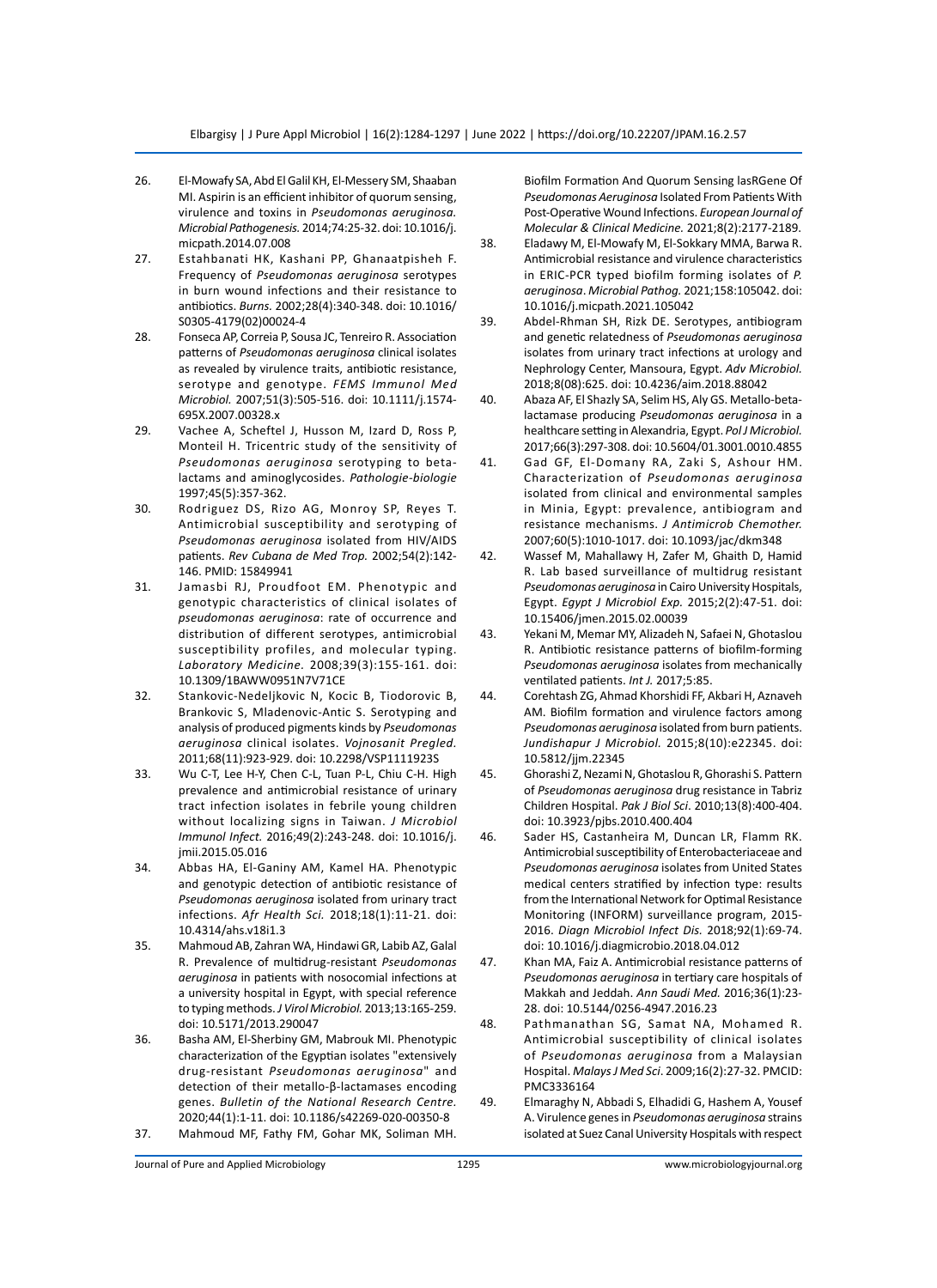to the site of infection and antimicrobial resistance. *Int J Clin Microbiol Biochem Technol.* 2019;2:8-19. doi: 10.29328/journal.ijcmbt.1001006

- 50. Mohamed FA. Antibiotic susceptibility of *Pseudomonas aeruginosa* isolated from different clinical sources. *Zagazig Journal of Pharmaceutical Sciences.* 2019;28(2):10-17.
- 51. Fazeli H, Sadighian H, Nasr-Esfahani B, Pourmand MR. Identification of class-1 integron and various β-lactamase classes among clinical isolates of *Pseudomonas aeruginosa* at children's medical center hospital. *J Med Bacteriol.* 2012;1(3-4):25-36.
- 52. Khan F, Khan A, Kazmi SU. Prevalence and susceptibility pattern of multi drug resistant clinical isolates of *Pseudomonas aeruginosa* in Karachi. *Pak J Med Sci.* 2014;30(5):951-954. doi: 10.12669/pjms.305.5400
- 53. Abdalla EB, Gehan ES, Ahmed M, Lotfy B. Phenotyping and genotyping of *Pseudomonas aeruginosa* urine isolates in Zagazig University Hospitals. 2008.
- 54. Gailiene G, Pavilonis A, Kareiviene V. The peculiarities of *Pseudomonas aeruginosa* resistance to antibiotics and prevalence of serogroups. *Medicina.* 2007;43(1):36. doi: 10.3390/medicina43010005
- 55. Oliver A, Mulet X, Lopez-Causape C, Juan C. The increasing threat of *Pseudomonas aeruginosa* highrisk clones. *Drug ResistUpdat.* 2015;21:41-59. doi: 10.1016/j.drup.2015.08.002
- 56. Gupta P, Gupta R, Harjai K. Multiple virulence factors regulated by quorum sensing may help in establishment and colonisation of urinary tract by *Pseudomonas aeruginosa* during experimental urinary tract infection. *Indian J Med Microbiol.* 2013;31(1):29- 33. doi: 10.4103/0255-0857.108715
- 57. Gellatly SL, Hancock RE. *Pseudomonas aeruginosa*: new insights into pathogenesis and host defenses. *Pathog Dis.* 2013;67(3):159-173. doi: 10.1111/2049- 632X.12033
- 58. Hall-Stoodley L, Stoodley P. Biofilm formation and dispersal and the transmission of human pathogens. *Trends Microbiol.* 2005;13(1):7-10. doi: 10.1016/j. tim.2004.11.004
- 59. Trautner BW, Hull RA, Darouiche RO. Prevention of catheter-associated urinary tract infection. *Curr Opin Infect Dis.* 2005;18(1):37-41. doi: 10.1097/00001432- 200502000-00007
- 60. Cole SJ, Records AR, Orr MW, Linden SB, Lee VT. Catheterassociated urinary tract infection by *Pseudomonas aeruginosa* is mediated by exopolysaccharideindependent biofilms. *Infect Immun.* 2014;82(5):2048- 2058. doi: 10.1128/IAI.01652-14
- 61. Elhabibi T, Ramzy S. Biofilm production by multi drug resistant bacterial pathogens isolated from patients in intensive care units in Egyptian hospitals. *J Microb Biochem Technol.* 2017;9(4):151-158. doi: 10.4172/1948-5948.1000359
- 62. Kamali E, Jamali A, Ardebili A, Ezadi F, Mohebbi A. Evaluation of antimicrobial resistance, biofilm forming potential, and the presence of biofilm-related genes among clinical isolates of *Pseudomonas aeruginosa. BMC Research Notes.* 2020;13(1):1-6. doi: 10.1186/ s13104-020-4890-z
- 63. Cepas V, Lopez Y, Munoz E, et al. Relationship between

biofilm formation and antimicrobial resistance in gramnegative bacteria. *Microb Drug Resist.* 2019;25(1):72- 79. doi: 10.1089/mdr.2018.0027

- 64. Banar M, Emaneini M, Satarzadeh M, et al. Evaluation of mannosidase and trypsin enzymes effects on biofilm production of *Pseudomonas aeruginosa*  isolated from burn wound infections. *PloS One* 2016;11(10):e0164622. doi: 10.1371/journal. pone.0164622
- 65. El-sayed H, Fahmy Y. Correlation between biofilm formation and multidrug resistance in clinical isolates of *Pseudomonas aeruginosa*. *Microbes and Infectious Diseases.* 2021;2(3):541-549.
- 66. Abdulhaq N, Nawaz Z, Zahoor MA, Siddique AB. Association of biofilm formation with multi drug resistance in clinical isolates of *Pseudomonas aeruginosa. EXCLI Journal.* 2020;19:201-208. doi: 10.17179/excli2019-2049
- 67. Soto S, Smithson A, Martinez J, Horcajada J, Mensa J, Vila J. Biofilm formation in uropathogenic *Escherichia coli* strains: relationship with prostatitis, urovirulence factors and antimicrobial resistance. *J Urol.* 2007;177(1):365-368. doi: 10.1016/j.juro.2006.08.081
- 68. Fabrega A, Soto SM, Balleste-Delpierre C, Fernandez-Orth D, Jimenez de Anta MT, Vila J. Impact of quinolone-resistance acquisition on biofilm production and fitness in Salmonella enterica. *J Antimicrob Chemother.* 2014;69(7):1815-1824. doi: 10.1093/jac/ dku078
- 69. Mittal R, Sharma S, Chhibber S, Aggarwal S, Gupta V, Harjai K. Correlation between serogroup, in vitro biofilm formation and elaboration of virulence factors by uropathogenic *Pseudomonas aeruginosa. FEMS Immunol Med Microbiol.* 2010;58(2):237-243. doi: 10.1111/j.1574-695X.2009.00627.x
- 70. Visca A, Chiarini F, Mansi A, Vetriani C, Serino L, Orsi N. Virulence determinants in *Pseudomonas aeruginosa* strains from urinary tract infections. *Epidemiol Infect.* 1992;108(2):323-336. doi: 10.1017/ S0950268800049797
- 71. Shaver CM, Hauser AR. Relative contributions of *Pseudomonas aeruginosa* ExoU, ExoS, and ExoT to virulence in the lung. *Infect Immun.* 2004;72(12):6969- 6977. doi: 10.1128/IAI.72.12.6969-6977.2004
- 72. Hassuna NA. Molecular detection of the virulent ExoU genotype of *Pseudomonas aeruginosa* isolated from infected surgical incisions. *Surg Infect.* 2016;17(5):610- 614. doi: 10.1089/sur.2016.065
- 73. Mitov I, Strateva T, Markova B. Prevalence of virulence genes among bulgarian nosocomial and cystic fibrosis isolates of *Pseudomonas aeruginosa. Braz J Microbiol.* 2010;41(3):588-595. doi: 10.1590/S1517- 83822010000300008
- 74. Feltman H, Schulert G, Khan S, Jain M, Peterson L, Hauser AR. Prevalence of type III secretion genes in clinical and environmental isolates of *Pseudomonas aeruginosa. Microbiology.* 2001;147(10):2659-2669. doi: 10.1099/00221287-147-10-2659
- 75. Hassuna NA, Mandour SA, Mohamed ES. Virulence constitution of multi-drug-resistant *Pseudomonas aeruginosa* in upper Egypt. *Infect Drug Resist.* 2020;13:587. doi: 10.2147/IDR.S233694